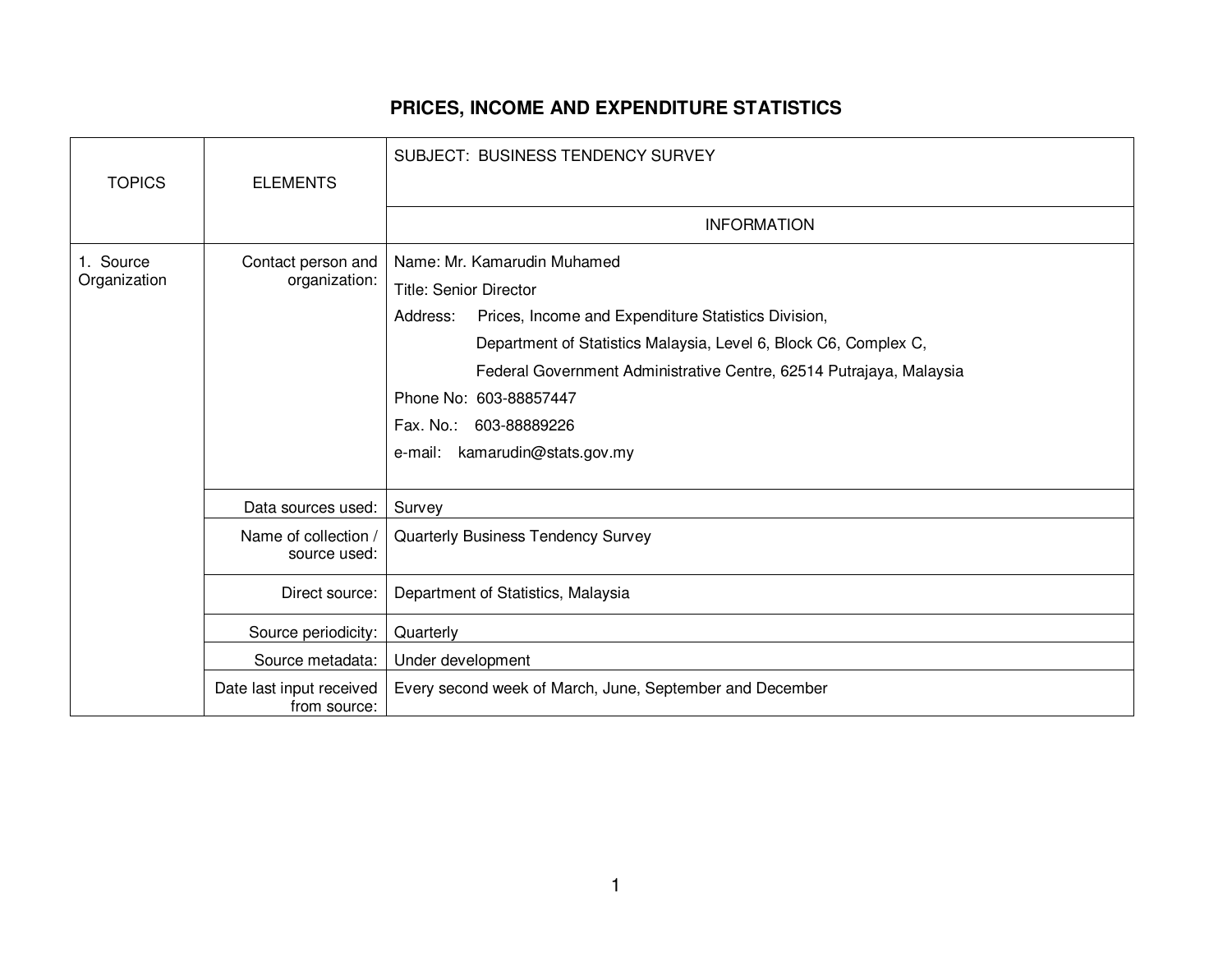| 2. Data<br>Characteristic<br>and Collection              | Variables collected:                             | Business situation, present and future tendency<br>Gross revenue, present and future tendency<br>ii.<br>Employment, present and future tendency<br>iii.<br>iv. Selling price, present and future tendency<br>Construction activity, present and future tendency<br>v.<br>vi. Order books, present and future tendency<br>vii. Capacity, present and future tendency<br>viii. Limiting factors to production<br>ix. Present financial situation |
|----------------------------------------------------------|--------------------------------------------------|------------------------------------------------------------------------------------------------------------------------------------------------------------------------------------------------------------------------------------------------------------------------------------------------------------------------------------------------------------------------------------------------------------------------------------------------|
|                                                          | Sampling:                                        | Purposive / 2 stages sampling                                                                                                                                                                                                                                                                                                                                                                                                                  |
|                                                          | Periodicity:                                     | Quarterly                                                                                                                                                                                                                                                                                                                                                                                                                                      |
|                                                          | Reference period:                                | Calendar year                                                                                                                                                                                                                                                                                                                                                                                                                                  |
|                                                          | Base period:                                     | n.a.                                                                                                                                                                                                                                                                                                                                                                                                                                           |
|                                                          | Date last updated:                               | Quarterly                                                                                                                                                                                                                                                                                                                                                                                                                                      |
|                                                          | Link to release<br>calendar:                     | <b>Advanced Release Calendar</b>                                                                                                                                                                                                                                                                                                                                                                                                               |
|                                                          | Other data<br>characteristics and<br>collection: | n.a.                                                                                                                                                                                                                                                                                                                                                                                                                                           |
| 3. Statistical<br>Population and<br>Scope of the<br>Data | Statistical population:                          | Establishment                                                                                                                                                                                                                                                                                                                                                                                                                                  |
|                                                          | Geographical coverage:                           | Malaysia                                                                                                                                                                                                                                                                                                                                                                                                                                       |
|                                                          | Sector coverage:                                 | Agriculture, Mining, Manufacturing, Electricity and Water, Construction, Wholesale Trade, Retail Trade,<br>Hotels, Transport, Communication, Finance, Insurance, Real Estate and Information & Communication<br>Technology                                                                                                                                                                                                                     |
|                                                          | Institutional coverage:                          | n.a.                                                                                                                                                                                                                                                                                                                                                                                                                                           |
|                                                          | Item coverage                                    | n.a.                                                                                                                                                                                                                                                                                                                                                                                                                                           |
|                                                          | Population coverage:                             | 465 establishments                                                                                                                                                                                                                                                                                                                                                                                                                             |
|                                                          | Product coverage:                                | n.a.                                                                                                                                                                                                                                                                                                                                                                                                                                           |
|                                                          | Other coverage:                                  | n.a.                                                                                                                                                                                                                                                                                                                                                                                                                                           |